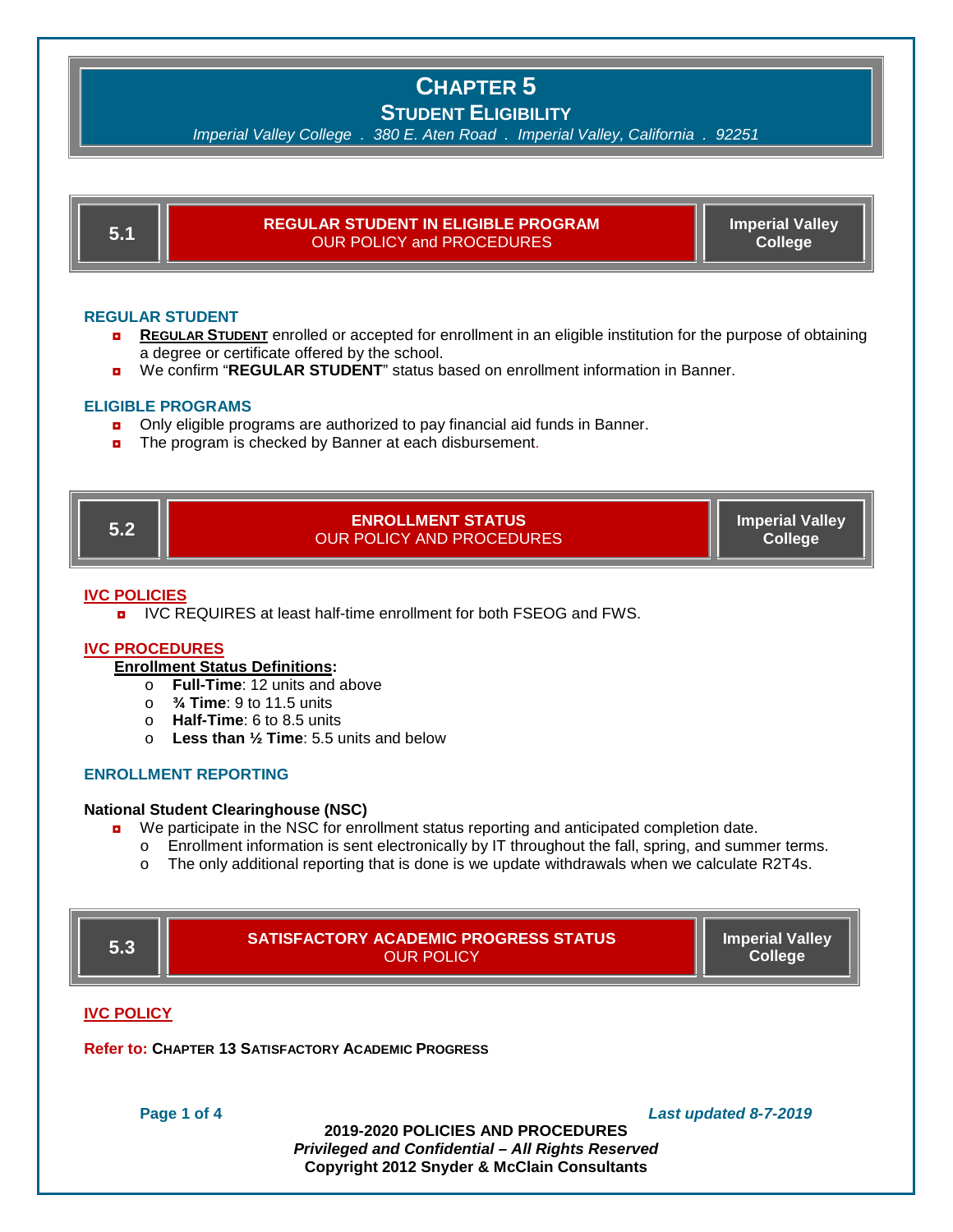|--|

| D 4. | CITIZENSHIP AND IMMIGRATION STATUS<br>OUR PROCEDURES. | <b>Imperial Valley</b><br><b>College</b> |
|------|-------------------------------------------------------|------------------------------------------|
|      |                                                       |                                          |

## **IVC POLICY**

The student provides citizenship information on the FAFSA and information is verified as required by SAR-ISIR comment codes or in the event of conflicting information.

### **To receive Federal financial aid, the student must be considered:**

- U.S. citizen or national
- U.S. permanent resident
- Eligible noncitizen who intends to become a citizen or permanent resident
- Citizen of the Freely Associated States: Federated States of Micronesia and Republics of Palau and the Marshall Islands
	- o These students can only receive aid from some FSA programs, not loans.

### **Refer to: CHAPTER 6 APPLICATION REVIEW –** *SAR-ISIR CODES & COMMENTS AND NSLDS HISTORY*

**5.5 NSLDS FINANCIAL AID HISTORY** OUR PROCEDURES

**Imperial Valley College**

### **IVC PROCEDURES**

### **NSLDS REVIEW – STUDENT INELIGIBILITY**

The Financial Aid Office reviews a student's financial aid history for potential ineligibility situations by using the National Student Loan Data System (NSLDS). Possible issues are flagged on the student's record and must be resolved prior to the student receiving additional federal funding. **Examples** are provided below.

#### **ANY STUDENT APPLYING FOR FSA FUNDS IS INELIGIBLE FOR AID IF ANY OF THESE SITUATIONS IS IDENTIFIED:**

- **Default:** Student in default on any FSA loan, unless satisfactory arrangements have been made to repay defaulted loan.
- **Overpayment:** Student who owes an overpayment on any FSA grant or loan, unless he or she has made satisfactory arrangements to repay the overpayment.
- **PELL Lifetime Eligibility Used (LEU):** Student is ineligible to receive further PELL funds if he or she has 600% or greater lifetime eligibility used (LEU).

### **NSLDS MATCH**

Resolution Required: If any situation above is identified as part of the FAFSA database match process, the case must be resolved before funding is provided or the student is informed of his or her ineligibility.

**Refer to: CHAPTER 6 APPLICATION REVIEW -** *NSLDS History* 

**Page 2 of 4** *Last updated 8-7-2019*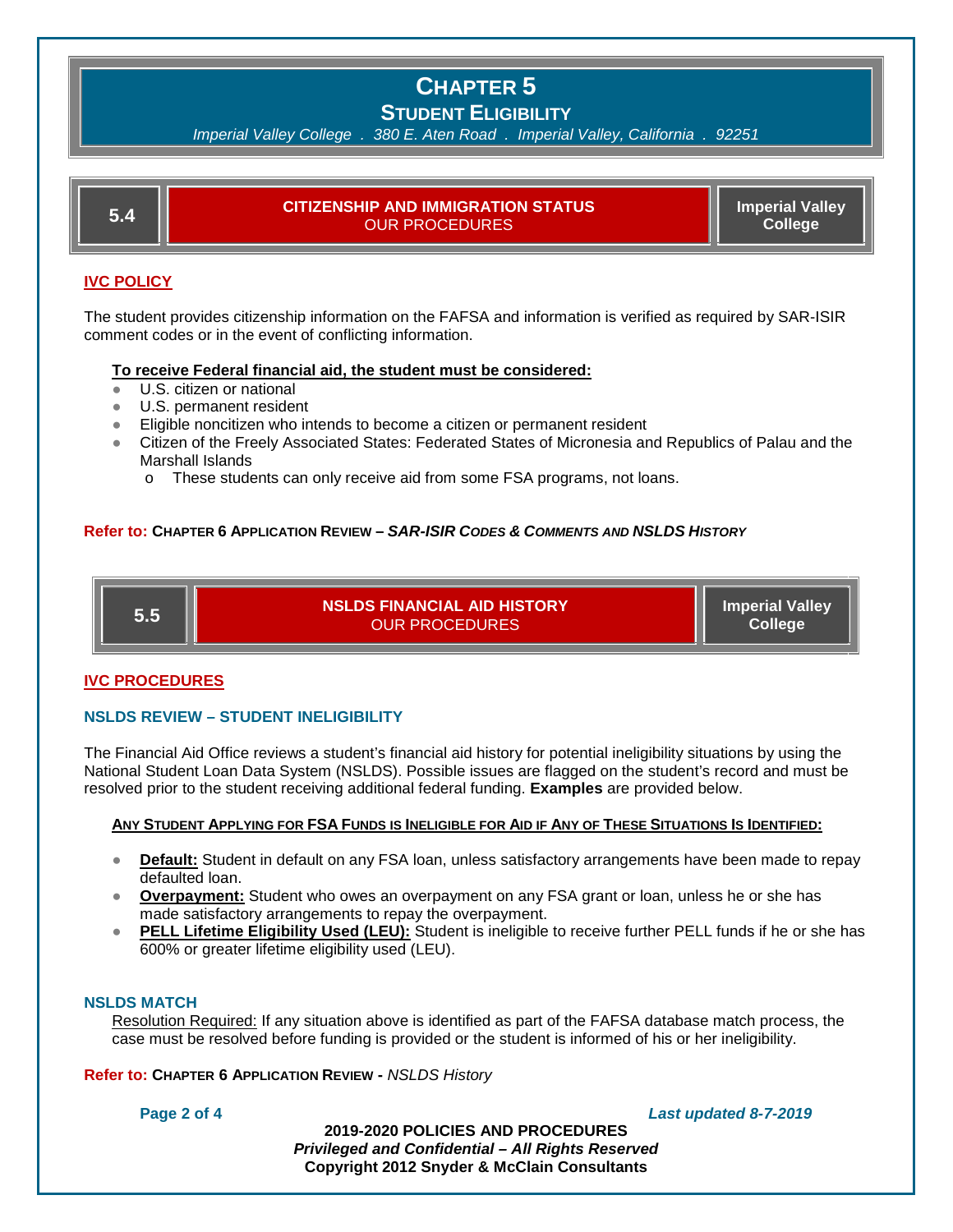*Imperial Valley College . 380 E. Aten Road . Imperial Valley, California . 92251*

| ნ.ნ |  |
|-----|--|

**5.6 SOCIAL SECURITY NUMBER** OUR PROCEDURES

**Imperial Valley College**

## **IVC PROCEDURES**

- **D** Students with conflicting database match results are flagged and need to provide a Social Security card to verify the Social Security number and also proof of name and or date of birth.
- **D** SSA match rules also apply to the parent whose financial information appears on the FAFSA or to both parents if their information is reported.
- ◘ A correction may be required with the Department of Education and or the Social Security Administration to resolve the conflicting information.
- a Any student with an SSN problem must see one of the Specialists for guidance about next steps.
- **D** Students with more than one Social Security number in system must have their records merged under the correct number.
- **D** This process involves working with Admissions and Records Office.

**5.7 SELECTIVE SERVICE REGISTRATION** OUR PROCEDURES

**Imperial Valley College**

## **IVC PROCEDURES**

## **SELECTIVE SERVICE MATCH**

- The Central Processing System (CPS) performs a match with the SSS to determine if relevant students are registered.
- Output document displays the match result in FAA Information section, and a comment about result.

## **If Selective Service match is NOT successful, this is how we resolve the discrepancy:**

### ◘ **If a student is not confirmed and is required to register:**

- o Student must request an advisory opinion letter from the Selective Service Administration.
- o Once in his possession, the student will proceed to present this Selective Service response letter to the FAO along with a letter requesting the evaluation of his status, and appropriate documentation that will enable the Office to make a fair judgment of events and/or clear his status.
- $\circ$  The evaluation will result in a decision granting aid eligibility or determining that there is not sufficient or relevant evidence to grant aid.
- $\circ$  The decision is final as it falls within the authority of professional judgment.

## **Exceptions to Requirement**

- o Male under 18 years of age
- o Male students who were born before 1961 or
- o Females
- $\circ$  Males who can document that they entered the country for purposes other than visit (for the 1<sup>st</sup> time) after their 26th birthday.
	- Must supply documentation

### **Page 3 of 4** *Last updated 8-7-2019*